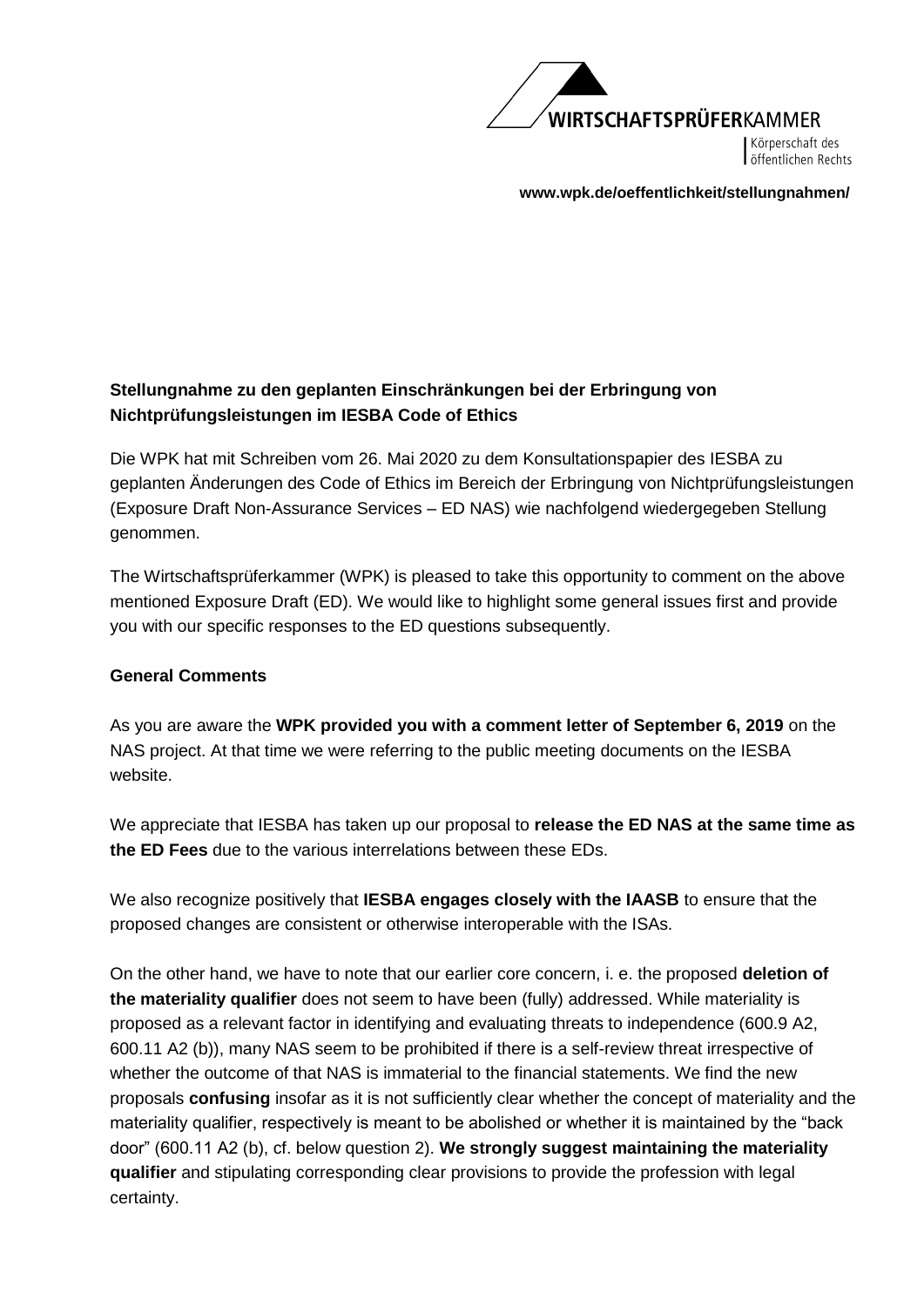We are also concerned that IESBA might not have investigated the overall effects of its proposals on the global audit market, in particular with regard to **SMPs**. Many smaller firms have audit clients that are covered by the PIE definitions set up at national level. IESBA proposes fundamental changes with regard to PIEs without really overseeing the **divergences which exist with regard to entities that may fall within the definition of PIE in different jurisdictions**. Likewise, the outcome of IESBA´s project on the definitions of listed entity and PIE (cf. question 4) might have a significant impact on the present proposals. Therefore, it might be difficult to stakeholders to comment on the ED NAS without knowing the consequences the aforementioned IESBA project might have. We are concerned that the IESBA proposals will lead to disproportionate results, lead to increased market concentration and bring about **competitive disadvantages for SMPs**. Considering these potential negative consequences, many of the IESBA proposals, as further explained below, **cannot be regarded to be in the public interest**.

In this context we would also like to remind IESBA of its commitment to an **evidence-based standard setting** (IESBA Strategy and Work Plan, 2019-2023, paragraph 32). While we acknowledge that also perception issues need to be taken into consideration, we strongly miss any (empirical) evidence that the current NAS provisions of the Code are in need of improvement. In this context, IESBA predominantly refers to the views of stakeholders (cf. e. g. Explanatory Memorandum para. 43 f.) rather than providing evidence that justify the proposed dramatic changes. We also raised this point already in our above mentioned comment letter.

Finally, given the tremendous impact of the current **COVID-19 pandemic** on the profession, we would ask IESBA to **significantly extend the implementation periods of upcoming changes of the Code**.

#### **Specific Comments**

#### *Prohibition on NAS that Will Create a Self-review Threat for PIEs*

*1. Do you support the proposal to establish a self-review threat prohibition in proposed paragraph R600.14?*

We are generally supportive of a proposal that stipulates a self-review threat prohibition. However, the extant Code already contains a well-working general self-review prohibition which is linked to and embedded in the fundamental principles and the conceptual framework.

Against this background, we wonder what the difference between the extant Code and the proposed R600.14 is and why a change is needed. In other words, the precise **scope of and the meaning of R600.14 is unclear** to us. If R600.14 were meant to abolish the principle of materiality and the materiality qualifier, respectively, we would strongly oppose to that change as further explained below (questions 5 and 6).

The unclear meaning of proposed R600.14 gets even heightened when read in conjunction with 600.11 A2 (b) as further described below (question 2).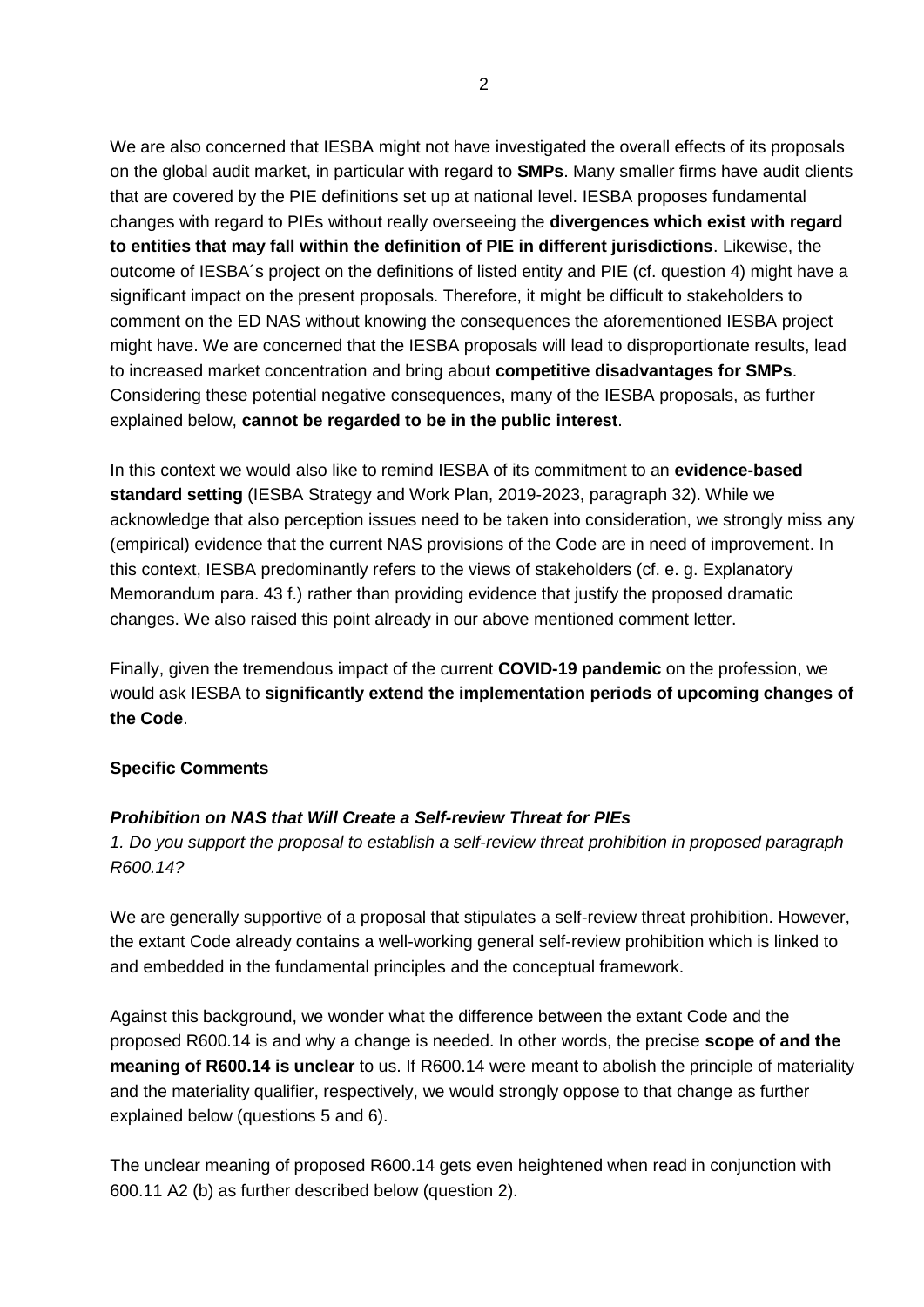*2. Does the proposed application material in 600.11 A2 set out clearly the thought process to be undertaken when considering whether the provision of a NAS to an audit client will create a selfreview threat? If not, what other factors should be considered?*

The WPK is of the view that the application material in proposed 600.11 A2 does not set out clearly the thought process to be undertaken when considering whether the provision of a NAS to an audit client will create a self-review threat.

While R600.14 might give the impression that the concept of materiality and the materiality qualifier, respectively is meant to be abolished (cf. question 1), 600.11 A2 (b) seems to introduce some kind of materiality considerations through the "back door" by referring to "audit procedures". Although the term "audit procedures" is in general need of clarification, we are of the view that this term implicitly refers to the materiality qualifier. On the contrary, the Explanatory Memorandum of the ED and various other proposed provisions of the ED purport that the materiality qualifier is meant to be abolished. **The interplay of R600.14 and 600.11 A2 does not work and would create a high level of confusion to the profession**.

We strongly recommend **maintaining the materiality qualifier** as further explained below (question 5) and set up corresponding clear provisions which provide the profession with legal certainty.

## *Providing Advice and Recommendations*

*3. Is the proposed application material relating to providing advice and recommendations in proposed paragraph 600.12 A1, including with respect to tax advisory and tax planning in proposed paragraph 604.12 A2, sufficiently clear and appropriate, or is additional application material needed?*

The application material in proposed 600.12 A1 is **confusing**. We assume that what IESBA intends to cover in essence in this context is the description of assuming management responsibilities. From a conceptual viewpoint we would suggest carrying out any necessary clarifications exclusively in the context of assuming management responsibilities. Otherwise IESBA might create confusion and legal uncertainty for the profession.

Moreover, 604.12 A2 is **unclear**, too, particularly with regard to the last condition (c) "*have a basis in tax law that is likely to prevail*". Due to its **subjective nature**, it remains unclear which requirements the professional accountant would have to meet. We are concerned that this proposed application material would create confusion and potentially lead to inconsistent application. Furthermore, this tax issue should be reserved to the recently established IESBA Working Group "Tax Planning and Related Services" to avoid any unintended conflicts at a later stage.

## *Project on Definitions of Listed Entity and PIE*

*4. Having regard to the material in section I, D, "Project on Definitions of Listed Entity and PIE," and the planned scope and approach set out in the approved project proposal, please share your*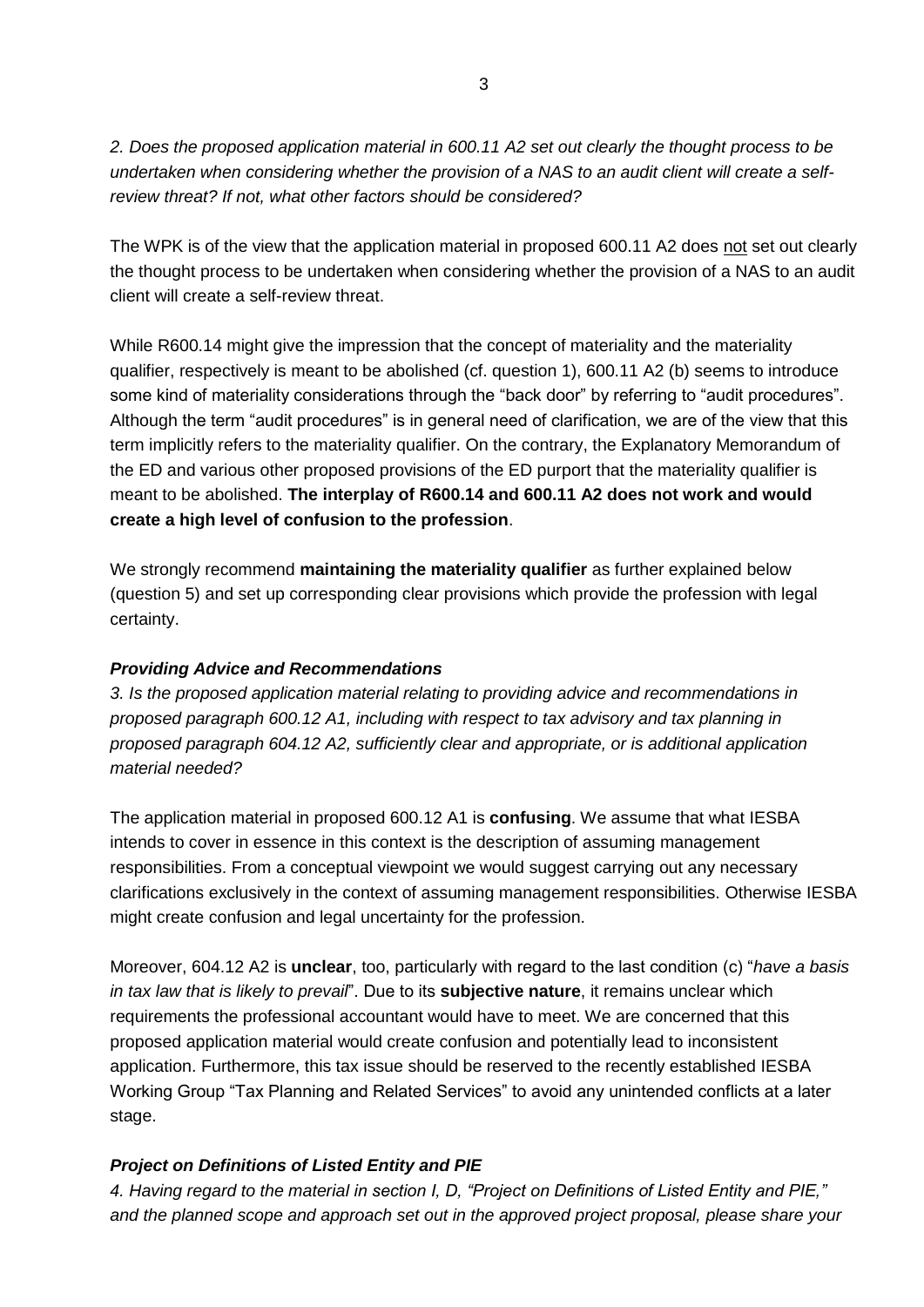*views about what you believe the IESBA should consider in undertaking its project to review the definition of a PIE.*

We support IESBA´s project to readdress the definitions of listed entity and PIE and would like to stress the necessity of close co-ordination with the IAASB during this project.

We agree with IESBA that it cannot create a definition of **PIE** to overrule national definitions. What constitutes a PIE is primarily decided at national level. We also agree that the degree of public accountability is a key consideration.

As you are aware, the EU Audit Directive (2006/43) contains a definition of PIE which includes listed entities, credit institutions and insurance undertakings. In addition Member States can designate other entities as PIEs; therefore the understanding of entities deemed as PIEs vary across Europe.

With regard to the Code definition of **listed entity**, we are concerned that this definition also covers companies traded in **secondary markets** by referring to "or other equivalent body". On the contrary, Art. 2 EU Audit Regulation covers listed entities but does not include companies traded on secondary markets. German Commercial Code (§§ 264d, 319a HGB) refers to capital market oriented companies which do not include companies traded on secondary markets either.

During its project, IESBA should carefully take the impact of any proposals on audits into consideration, in particular with respect to SMPs. A new definition should be principles-based and bring about simplifications and not further complications.

## *Materiality*

*5. Do you support the IESBA's proposals relating to materiality, including the proposal to withdraw the materiality qualifier in relation to certain NAS prohibitions for audit clients that are PIEs (see Section III, B "Materiality")?*

**We are concerned that IESBA gives up the materiality qualifier**. As already explained in our above mentioned comment letter of September 6, 2019, the deletion of the materiality qualifier is **disproportionate** and will lead to an unjustified significant extension of prohibited NAS. The withdrawal of the materiality qualifier would result in prohibiting services even if their results will not be covered by the audit procedures. The criterion materiality meets the principle of proportionality, whereas the deletion of this principle will generally lead to disproportionate results. In other words, **giving up the materiality qualifier would not be in the public interest**.

In addition we would kindly ask IESBA to provide stakeholders with **facts and evidence** why such a tightening is necessary instead of just referring to the perception of some stakeholders. A standard-setting not based on a profound fact-finding and evidence analysis would be contrary to the public interest.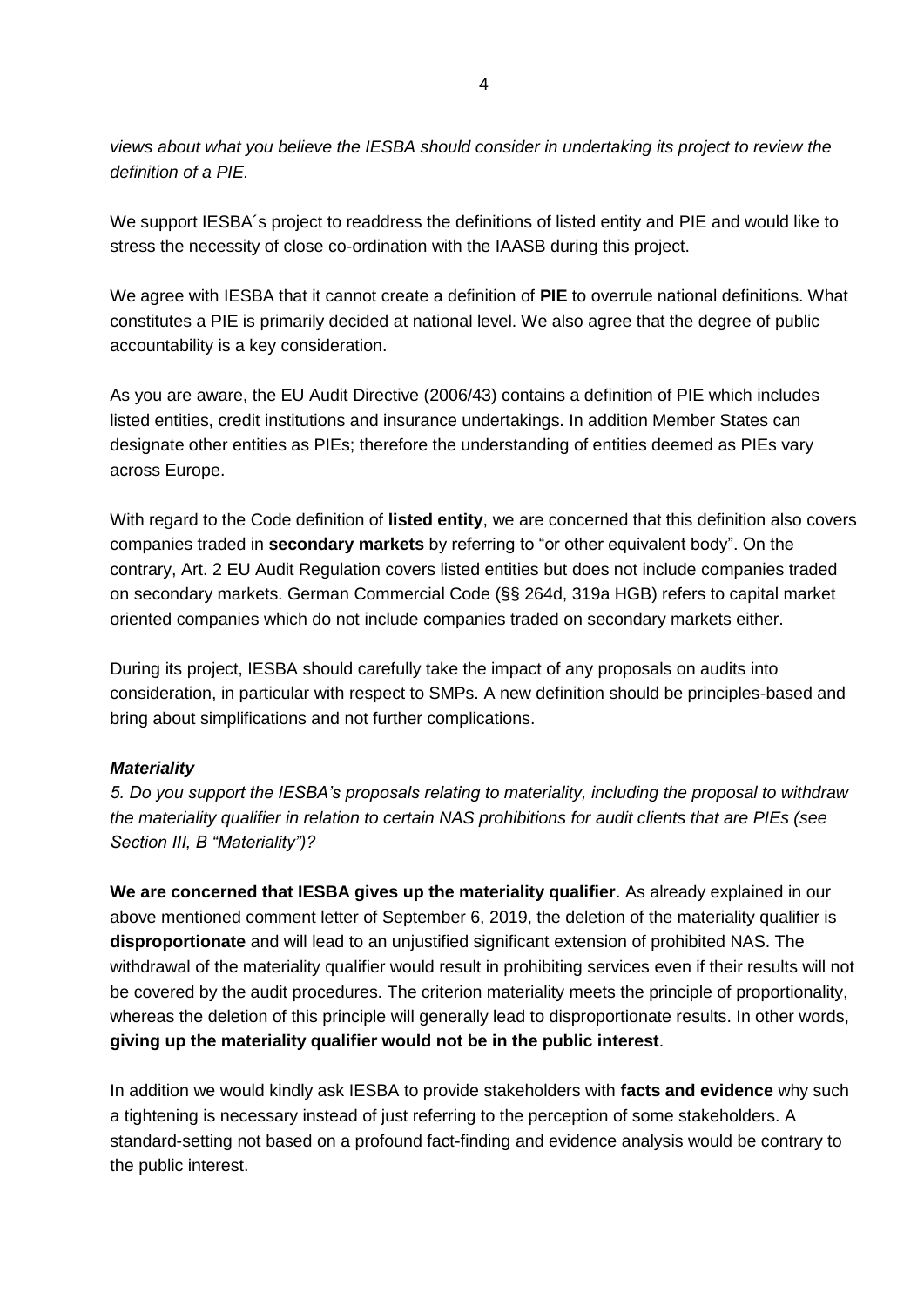*6. Do you support the proposal to prohibit the following NAS for all audit clients, irrespective of materiality:*

*• Tax planning and tax advisory services provided to an audit client when the effectiveness of the tax advice is dependent on a particular accounting treatment or presentation and the audit team has doubt about the appropriateness of that treatment or presentation (see proposed paragraph R604.13)?*

*• Corporate finance services provided to an audit client when the effectiveness of such advice depends on a particular accounting treatment or presentation and the audit team has doubt about the appropriateness of that treatment or presentation (see proposed paragraph R610.6)?*

**We are concerned that the reference to materiality seems to be withdrawn even for non-PIEs**. The deletion of materiality leads to an unjustified significant extension of prohibited NAS.

The IESBA proposals will particularly **affect SMPs with limited resources negatively**, contribute to **increased market concentration** and lead to **competitive disadvantages for SMPs**. These dramatic effects **would not be in the public interest** which IESBA is committed to.

## *Communication with TCWG*

*7. Do you support the proposals for improved firm communication with TCWG (see proposed paragraphs R600.18 to 600.19 A1), including the requirement to obtain concurrence from TCWG for the provision of a NAS to an audit client that is a PIE (see proposed paragraph R600.19)?*

The WPK **supports** the proposals for improved firm communication with TCWG, including the requirement to obtain concurrence from TCWG for the provision of a NAS to an audit client that is a PIE. According to our understanding, this requirement is basically in line with the EU Audit Regulation (No 537/2014, Art. 5 IV) which subjects the provision of a non-audit service by the auditor of a PIE to the approval of the audit committee after the committee has properly assessed threats to independence and the safeguards applied.

We also appreciate the flexibility provided under the proposal regarding the process by which the firm obtains the concurrence of TCWG. We would just like to suggest improving the wording as to better articulate the potential existence of different corporate governance regimes.

## *Other Proposed Revisions to General NAS Provisions*

*8. Do you support the proposal to move the provisions relating to assuming management responsibility from Section 600 to Section 400, and from Section 950 to Section 900?*

We agree with the proposal to move the provisions relating to assuming management responsibility from Section 600 to Section 400, and from Section 950 to Section 900 to increase the prominence of these provisions.

*9. Do you support the proposal to elevate the extant application material relating to the provision of multiple NAS to the same audit client to a requirement (see proposed paragraph R600.10)? Is the related application material in paragraph 600.10 A1 helpful to implement the new requirement?*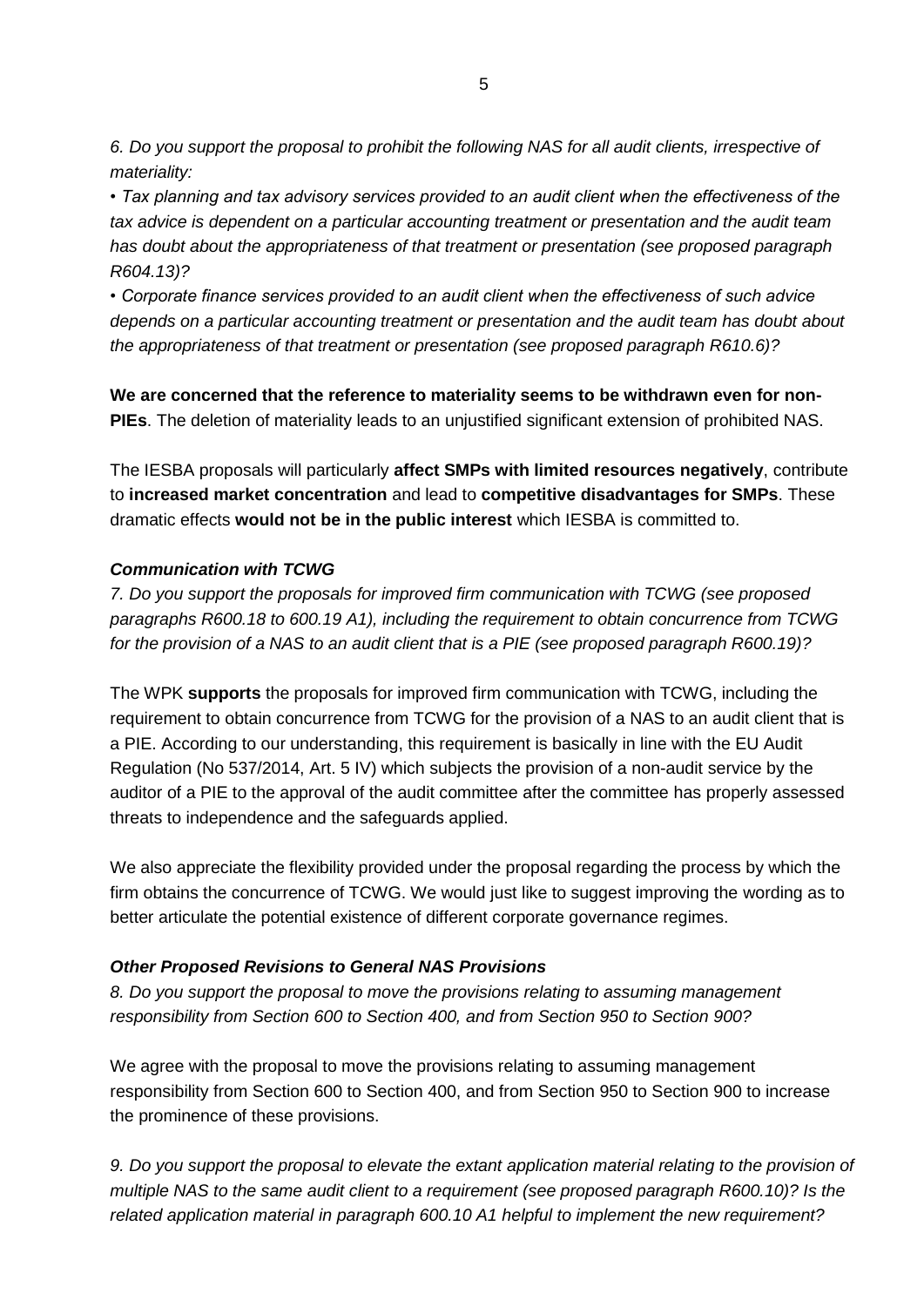We basically support the proposal to elevate the extant application material relating to the provision of multiple NAS to the same audit client to a requirement (R600.10).

However, in our view the proposed application material (600.10 A1) is not clear and only of limited help for the profession (e. g. group audit). The profession needs clear and specific guidance which should encompass real-life examples. We suggest that IESBA issues **more guidance material outside the Code** to avoid that the Code gets longer and more complex.

## *Proposed Revisions to Subsections*

*10. Do you support the proposed revisions to subsections 601 to 610, including?*

As explained in detail above, we do not agree with the deletion of the materiality qualifier also in the subsections 601 to 610.

Proposed R601.5 stipulates a dramatic intensification for accounting and bookkeeping services. Corresponding **services of a routine or mechanical nature** will no longer be permissable. In addition, the **materiality qualifier** has been removed. We deem the new proposal as **disproportionate** and **not in the public interest**.

Our concerns of **disproportionate results** as a consequence of the **deletion of or lack of reference to the materiality qualifier** are equally true for the following proposed provisions:

- Valuation services (R603.5)
- Tax services (R604.10, R604.13, R604.15, R604.26)
- Internal audit services ((R605.6)
- Information technology systems services (R606.6)
- Litigation support services (R607.6)
- Legal services (R608.6, R608.9)
- Corporate finance services (R610.6, R610.8).

*• The concluding paragraph relating to the provision of services that are "routine or mechanical" in proposed paragraph 601.4 A1?*

We agree with the concluding paragraph.

*• The withdrawal of the exemption in extant paragraph R601.7 that permits firms and network firms to provide accounting and bookkeeping services for divisions and related entities of a PIE if certain conditions are met?*

As explained above, we deem the withdrawal of the exemption in extant paragraph R601.7 as **disproportionate and not in the public interest**.